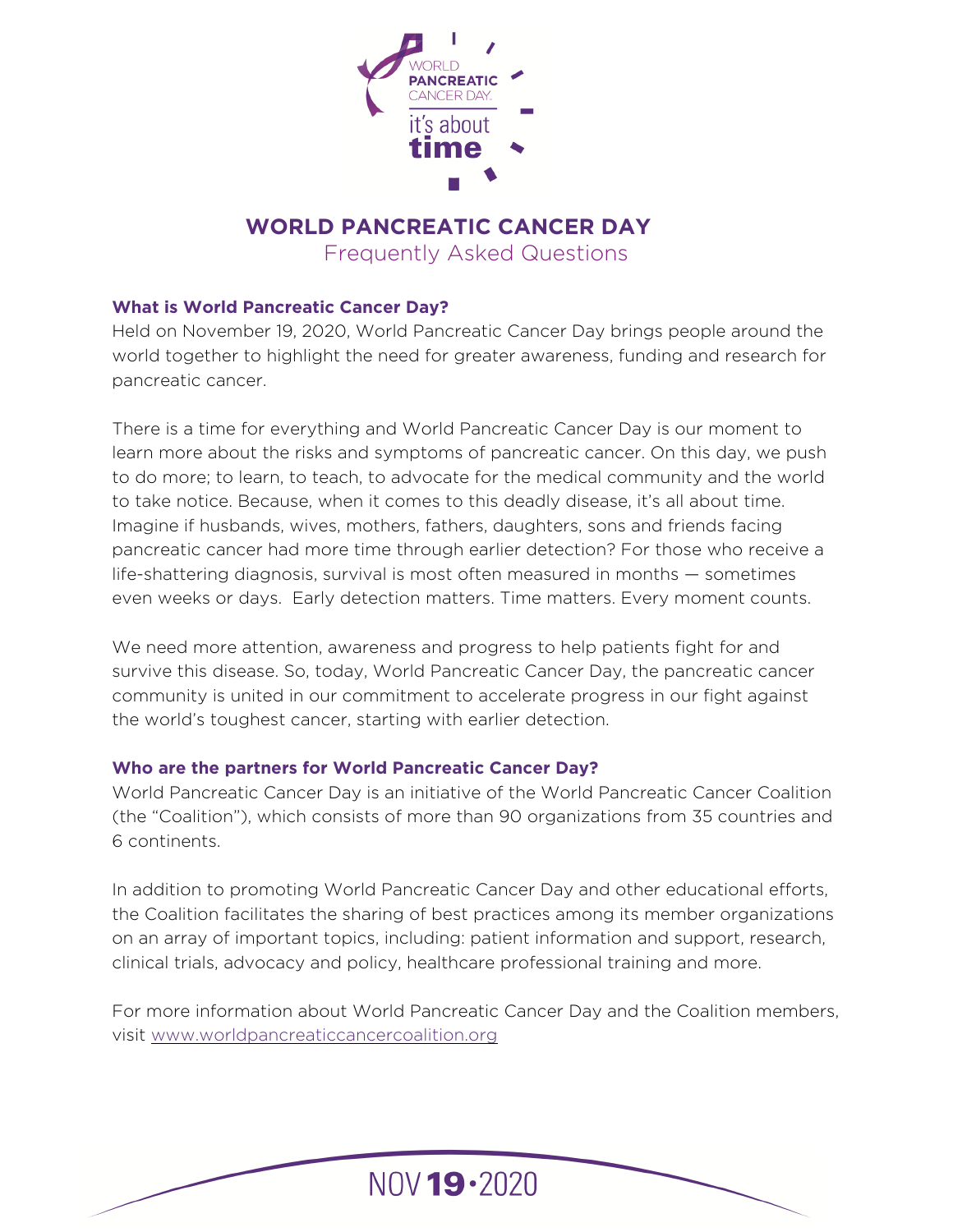

#### **How can I make a difference?**

There are many ways to show your support and take action:

- First, know the symptoms and risks of this disease. Visit our website [www.worldpancreaticcancercoalition.org](http://www.worldpancreaticcancercoalition.org) for infographics and information to help you identify the symptoms and risks of pancreatic cancer. Our website also has useful resources and links to pancreatic cancer organizations in your country/region.
- It's all about time. We need to move quickly to spread the word and share our materials to help educate your family, friends, coworkers and social media followers about the symptoms and risks and what to do to support earlier diagnosis.

## **Here are other ways to get involved:**

- Follow us on social media: **Instagram:** [@worldpancreatic](https://www.instagram.com/worldpancreatic/) **Twitter:** [@worldpcc](https://twitter.com/worldpcc) **Facebook:** [@worldpancreaticcancerday](https://www.facebook.com/worldpancreaticcancerday)
- Temporarily change your Facebook or Instagram profile picture to support WPCD and post using hashtag **#WPCD, #ItsAboutTime** (primary), and/or **#PancreaticCancer, #WorldPancreaticCancerDay #PancreaticCancerAwareness or #EarlyDetection**
- Wear purple on WPCD (Nov. 19).
- Light [clocks](https://en.wikipedia.org/wiki/List_of_clock_towers#Switzerland), building, monuments or homes purple.
- Ask your public officials to support more government funding of pancreatic cancer research.
- Support your local [Pancreatic Cancer Coalition Member.](http://www.worldpancreaticcancercoalition.org/members/)

## **What is a pancreas?**

The pancreas is found behind the stomach and in front of the spine. It produces digestive enzymes that help the body use and store energy and also regulates blood sugar levels.

## **What is pancreatic cancer?**

Pancreatic cancer occurs when abnormal cells develop and grow out of control, causing tumors. In nearly every country, pancreatic cancer has the lowest survival rate of all major cancers (8-14%). [Source](https://gco.iarc.fr/survival/survmark/visualizations/viz1/?groupby=%22country%22&period=%225%22&cancer_site=%22Pancreas%22&country=%22Australia%22&year=%222014%22&gender=%22All%22&sorting=%220%22)

 $N0V$  19 $\cdot$ 2020